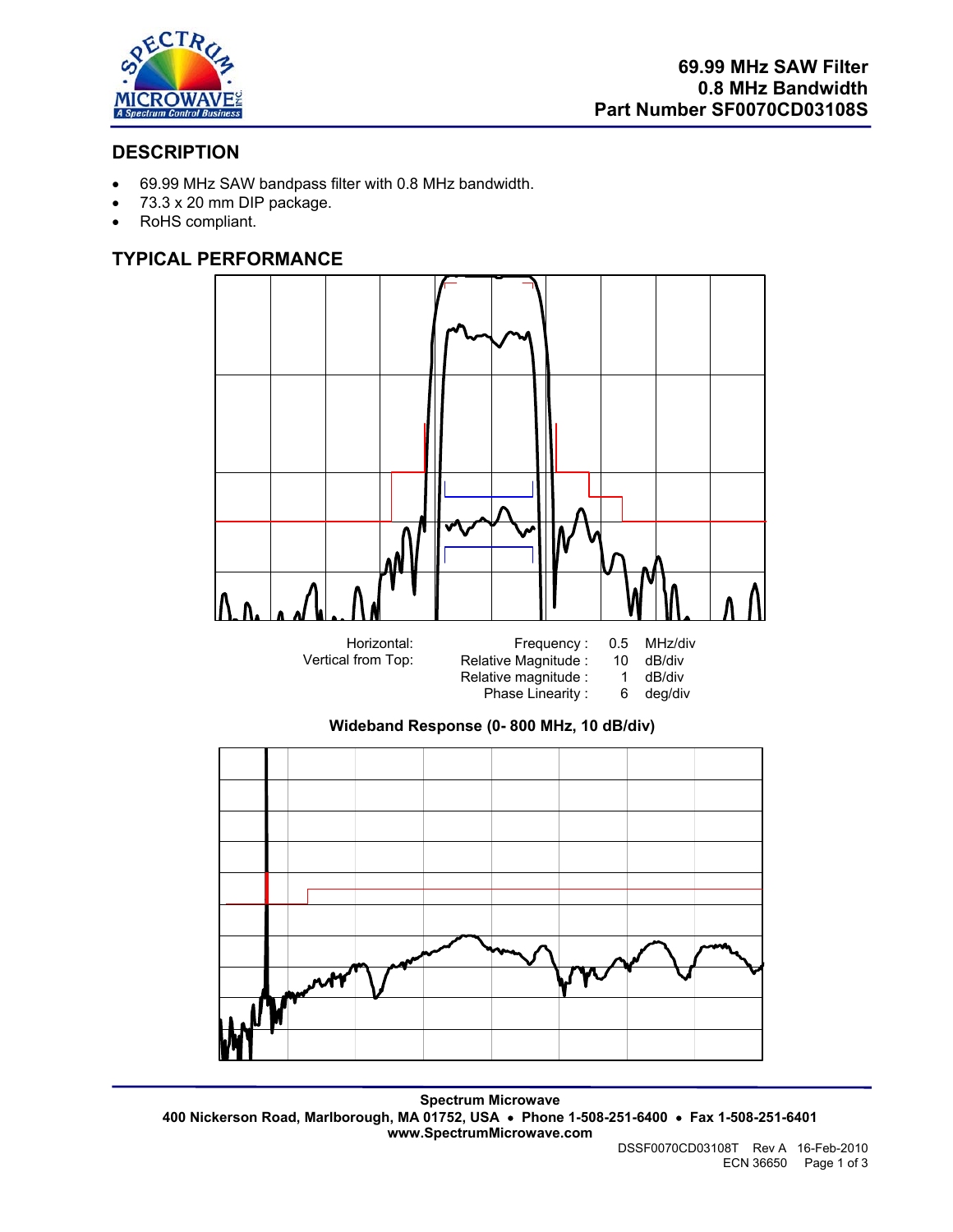

## **SPECIFICATION**

| <b>Parameter</b>                               | <b>Min</b> | <b>Typ</b> | <b>Max</b> | <b>Units</b>    |
|------------------------------------------------|------------|------------|------------|-----------------|
| Center Frequency <sup>1</sup>                  | 69.94      | 69.99      | 70.04      | <b>MHz</b>      |
| Insertion Loss <sup>2</sup>                    |            | 17.5       | 19         | dB              |
| 1.5 dB Bandwidth 3                             | 0.8        | 0.84       |            | <b>MHz</b>      |
| 40 dB Bandwidth <sup>3</sup>                   |            | 1.15       | 1.2        | <b>MHz</b>      |
| Amplitude Ripple <sup>4,5</sup>                |            | 0.4        | 1.0        | $dB$ p-p        |
| <b>Absolute Delay</b>                          |            | 8.82       |            | μs              |
| Phase Linearity <sup>4</sup>                   |            | 3.5        | 6          | deg p-p         |
| Rejection, 10 MHz to 69.09 MHz <sup>3</sup>    | 50         | 56         |            | dB              |
| Rejection, 70.89 MHz to 71.19 MHz <sup>3</sup> | 45         | 51         |            | dB              |
| Rejection, 71.19 MHz to 130 MHz <sup>3</sup>   | 50         | 57         |            | dB              |
| Rejection, 130 MHz to 800 MHz <sup>3</sup>     | 45         | 56         |            | dB              |
| Input Return Loss <sup>4,6</sup>               | 10         | 15         |            | dB              |
| Output Return Loss <sup>4,6</sup>              | 10         | 15         |            | dB              |
| Source and Load Impedance                      |            | 50         |            | Ω               |
| <b>Ambient Temperature</b>                     |            | 25         |            | $\rm ^{\circ}C$ |

Notes: 1. Average of lower and upper 3dB points (3dB is relative to the insertion loss).

2. Measured at the point in the passband where the loss is a minimum.

3. All stated dB levels are relative to the insertion loss.

4. Over 0.8 MHz bandwidth.

5. Defined as maximum level – minimum level over the given bandwidth, excluding the band edges.

6. When matched externally, as shown below.

#### **MAXIMUM RATINGS**

| Parameter                   | Min | лах |        |
|-----------------------------|-----|-----|--------|
| Storage Temperature Range   | -40 | 85  | $\sim$ |
| Operating Temperature Range | -40 | 85  | $\sim$ |
| Input Power Level           |     | 20  | dBm    |

## **MATCHING CIRCUIT**



Notes:

1. Required component tolerances: inductors +/-2%, capacitors +/-5%.

2. Component values shown are for guidance only and may change depending on board layout.

**Spectrum Microwave 400 Nickerson Road, Marlborough, MA 01752, USA** • **Phone 1-508-251-6400** • **Fax 1-508-251-6401 www.SpectrumMicrowave.com**